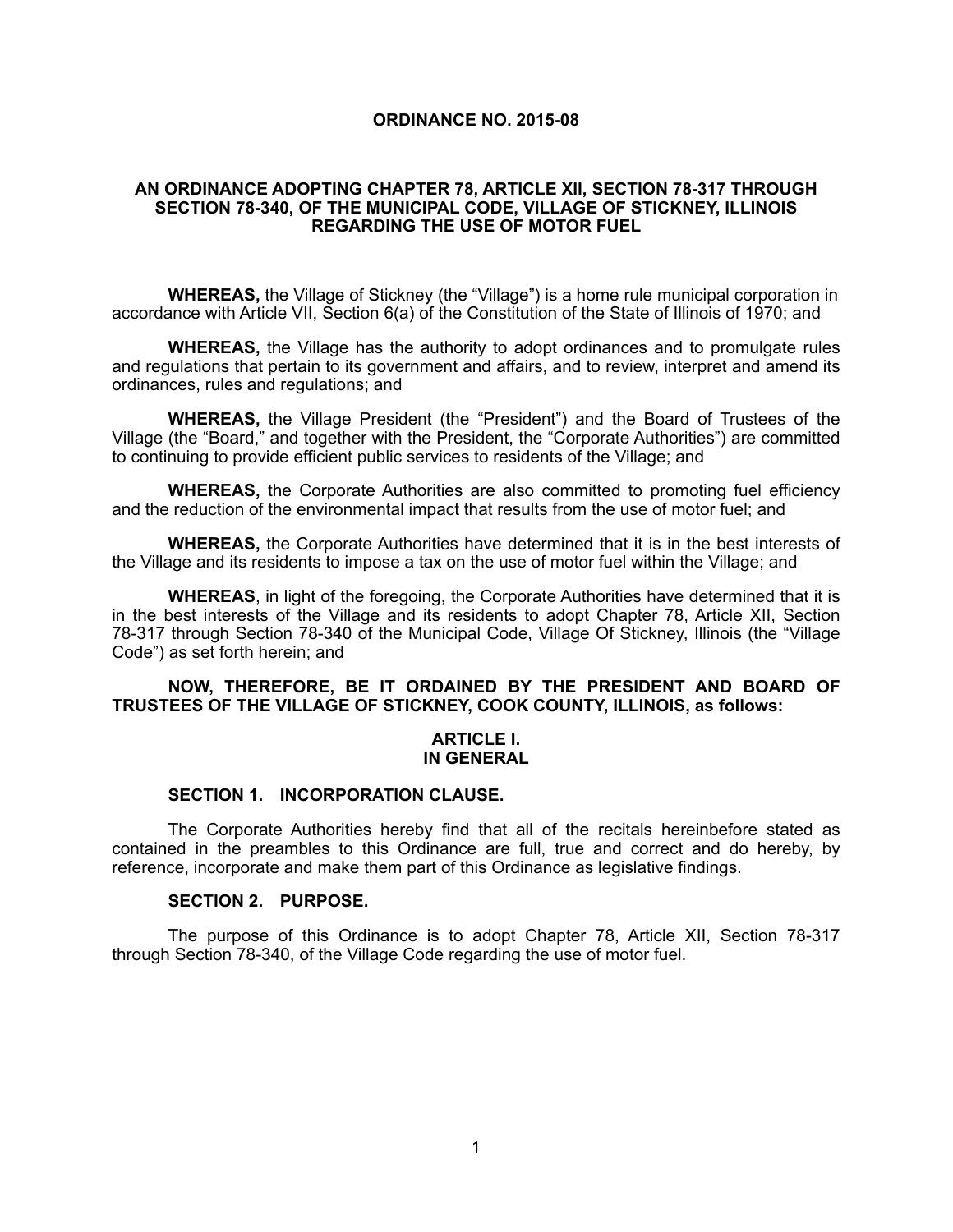# **ARTICLE II.**

## **ADOPTION OF CHAPTER 78, ARTICLE XII, SECTION 78-317 THROUGH SECTION 78-340 OF THE MUNICIPAL CODE, VILLAGE OF STICKNEY, ILLINOIS**

### **SECTION 3. ADOPTION OF CHAPTER 78, ARTICLE XII.**

That Article XII is hereby added to Chapter 78 of the Village Code notwithstanding any provision, ordinance, resolution or Village Code section to the contrary, and shall provide as follows:

## **ARTICLE XII. PRIVILEGE TAX ON PURCHASE OF MOTOR FUEL AT RETAIL**

### **SECTION 3.01: ADOPTION OF CHAPTER 78, SECTION 78-317.**

That the Village Code is hereby amended, notwithstanding any provision, ordinance, resolution or Village Code section to the contrary, by adopting Chapter 78, Section 78-317, which Section shall provide as follows:

### **Sec. 78-317 - Definitions.**

For the purposes of this Article, whenever any of the following words, terms or definitions is used herein, it shall have the meaning ascribed in this Section:

- (1) "Dealer" means every person engaged in the business of the retail sale of motor fuel, including any person who has an established place of business for such purposes.
- (2) "Motor fuel" means all volatile and inflammable liquids produced, blended or compounded for the purpose of, or which are suitable or practicable for, operating internal combustion engines.
- (3) "Person" means any natural person, receiver, administrator, executor, conservator, assignee, trust in perpetuity, trust, estate, firm, co-partnership, joint venture, club, company, business trust, domestic or foreign corporation, association, syndicate, society or any group of individuals acting as a unit, whether mutual, cooperative, fraternal, nonprofit, or otherwise; whenever the term "person" is used in any clause prescribing and imposing a penalty, the term as applied to associations shall mean the owners or part owners thereof and, as applied to corporations, the officers thereof.
- (4) "Retail" means the sale for any good and valuable consideration to a person for use as a consumer.

### **SECTION 3.02: ADOPTION OF CHAPTER 78, SECTION 78-318.**

That the Village Code is hereby amended, notwithstanding any provision, ordinance, resolution or Village Code section to the contrary, by adopting Chapter 78, Section 78-318, which Section shall provide as follows:

### **Sec. 78-318 - Imposition Of Tax.**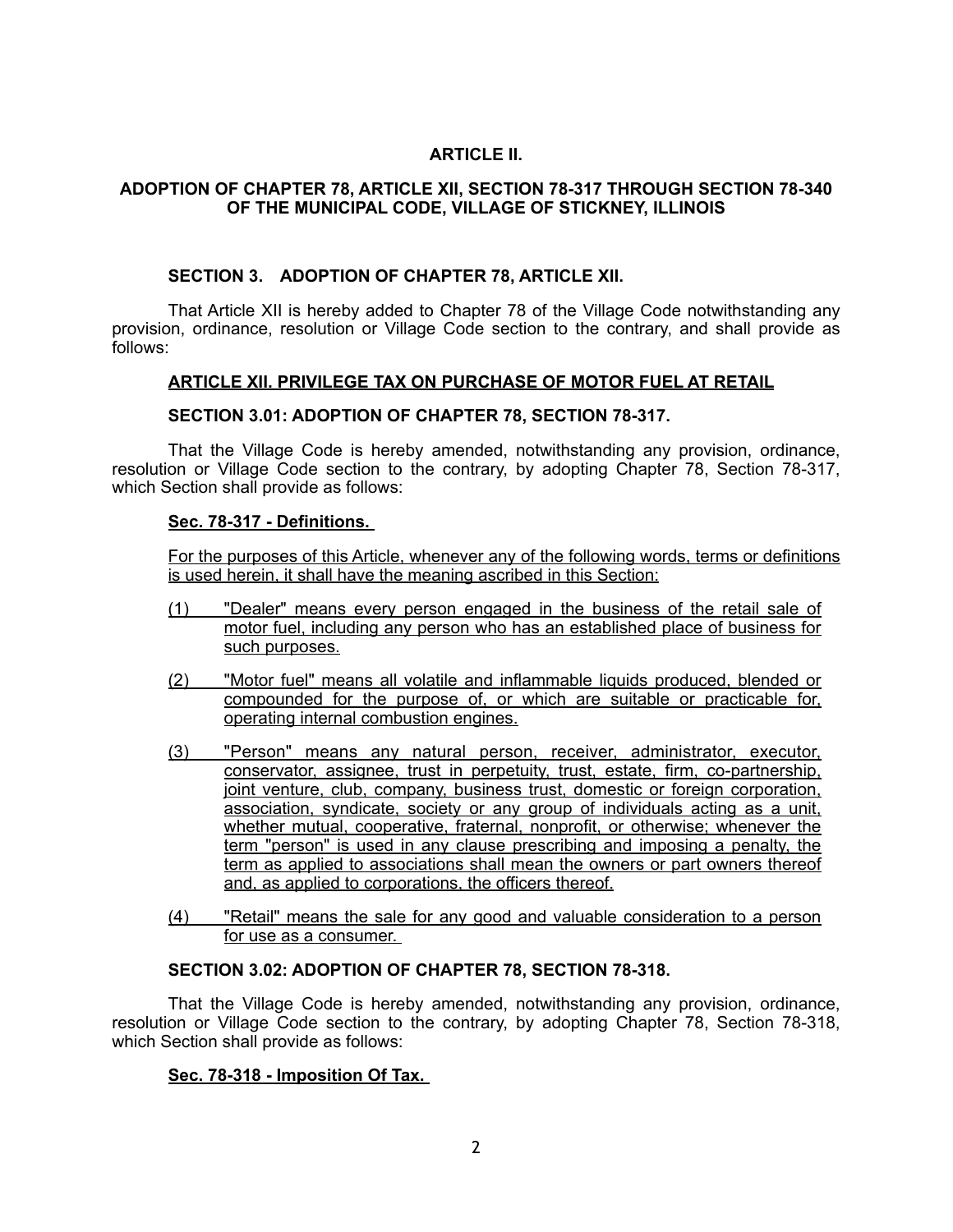- (a) There is hereby imposed and shall be collected a tax upon the privilege of purchasing motor fuel at retail in the Village at a rate of four cents (\$0.04) per U.S. Gallon.
- (b) In the event motor fuel is dispensed by a unit of measure other than U.S. Gallon, then the tax shall be imposed at the same ratio of four cents (\$0.04) per U.S. Gallon to the unit of measure.

### **SECTION 3.03: ADOPTION OF CHAPTER 78, SECTION 78-319.**

That the Village Code is hereby amended, notwithstanding any provision, ordinance, resolution or Village Code section to the contrary, by adopting Chapter 78, Section 78-319, which Section shall provide as follows:

## **Sec. 78-319 - Liability For Payment.**

 The ultimate incidence of and liability for payment of said tax shall be borne by the retail purchaser. The tax herein levied shall be in addition to any and all other taxes. Nothing in this Article shall be construed to impose the tax upon the occupation of selling motor fuel. It shall be the duty of every dealer to secure said tax under rules and regulations prescribed by the Village and as otherwise provided by this Article.

## **SECTION 3.04: ADOPTION OF CHAPTER 78, SECTION 78-320.**

That the Village Code is hereby amended, notwithstanding any provision, ordinance, resolution or Village Code section to the contrary, by adopting Chapter 78, Section 78-320, which Section shall provide as follows:

### **Sec. 78-320 - Collection Of Tax.**

 Every dealer required to collect the tax levied by this Article shall secure said tax from the retail purchaser at the time the dealer collects payment for the motor fuel. The tax shall be paid by the retail purchaser to the person required to collect it as trustee for and on account of the Village.

## **SECTION 3.05: ADOPTION OF CHAPTER 78, SECTION 78-321.**

That the Village Code is hereby amended, notwithstanding any provision, ordinance, resolution or Village Code section to the contrary, by adopting Chapter 78, Section 78-321, which Section shall provide as follows:

### **Sec. 78-321 - Filing A Return.**

Not later than the twentieth day  $(20<sup>th</sup>)$  of each month, the dealer shall transmit a report of sale of motor fuel in the previous month to the Village on such forms and in such manner as prescribed by the Village. Each report of sale of motor fuel shall be accompanied by a remittance of the appropriate amount of tax applicable to the sale reported and a signed copy of Illinois Department of Revenue from ST-1 (Sales and Use Tax Return).

# **SECTION 3.06: ADOPTION OF CHAPTER 78, SECTION 78-322.**

That the Village Code is hereby amended, notwithstanding any provision, ordinance, resolution or Village Code section to the contrary, by adopting Chapter 78, Section 78-322, which Section shall provide as follows: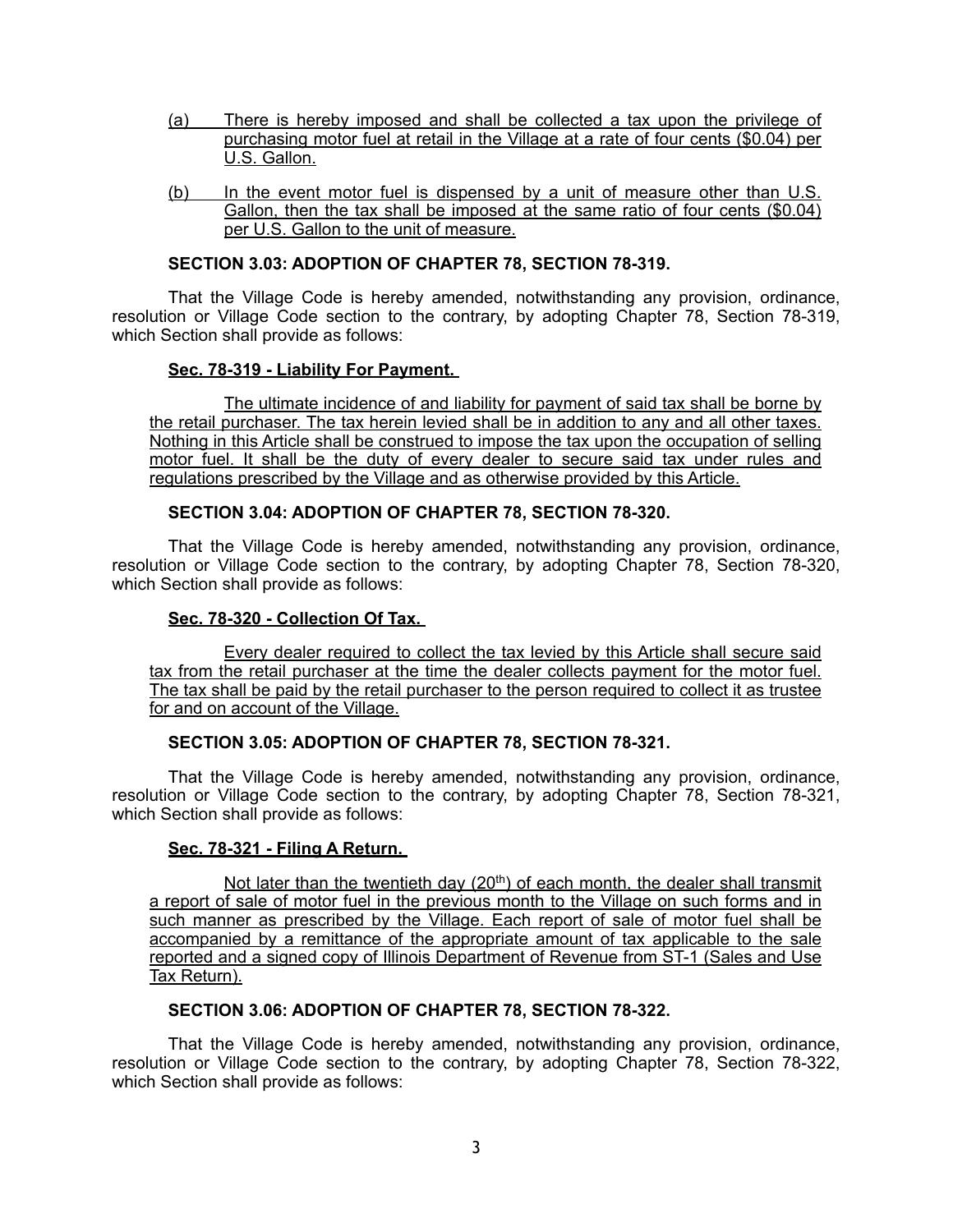## **Sec. 78-322- Rules And Regulations.**

 The Village may promulgate rules and regulations not inconsistent with the provisions of this Article concerning the enforcement and application of this Article. The term "rules and regulations" includes, but is not limited to, a case by case determination as to whether or not the tax imposed by this Article applies to a dealer or transaction.

# **SECTION 3.07: ADOPTION OF CHAPTER 78, SECTION 78-323.**

That the Village Code is hereby amended, notwithstanding any provision, ordinance, resolution or Village Code section to the contrary, by adopting Chapter 78, Section 78-323, which Section shall provide as follows:

### **Sec. 78-323 - Failure To Pay Tax When Due.**

If for any reason any tax is not paid when due, a penalty at the rate of five percent (5%) per month on the amount of tax which remains unpaid shall be added and collected. Whenever any person shall fail to pay any tax herein provided, the Village may bring or cause to be brought an action to enforce the payment of said tax on behalf of the Village in any court of competent jurisdiction.

### **SECTION 3.08: ADOPTION OF CHAPTER 78, SECTION 78-324.**

That the Village Code is hereby amended, notwithstanding any provision, ordinance, resolution or Village Code section to the contrary, by adopting Chapter 78, Section 78-324, which Section shall provide as follows:

## **Sec. 78-324 – Records.**

- (a) Each dealer shall keep books which, at a minimum, include:
	- (1) The number of gallons of motor fuel sold at retail each day by the dealer in the Village.
	- (2) The actual motor fuel tax collected for each day by the dealer.
- (b) The corporate authorities or a designee of the same shall at all reasonable times have full access to such records.
- (c) To the extent permitted by law, the financial records of any dealer submitted pursuant to this Article or any rule and regulation promulgated thereunder shall not be available for public inspection in order to protect the dealer's right to privacy.

## **SECTION 3.09: ADOPTION OF CHAPTER 78, SECTION 78-325.**

That the Village Code is hereby amended, notwithstanding any provision, ordinance, resolution or Village Code section to the contrary, by adopting Chapter 78, Section 78-325, which Section shall provide as follows:

### **Sec. 78-325 – Suspension Or Revocation Of License For Failure To Pay Tax.**

If the Village President, after hearing held by the Village President and/or the designee of the Village President, shall find that any dealer has willfully avoided payment of the tax imposed by this Article, the Village President or a designee of the same may suspend or revoke all Village licenses held by said dealer. The dealer, or a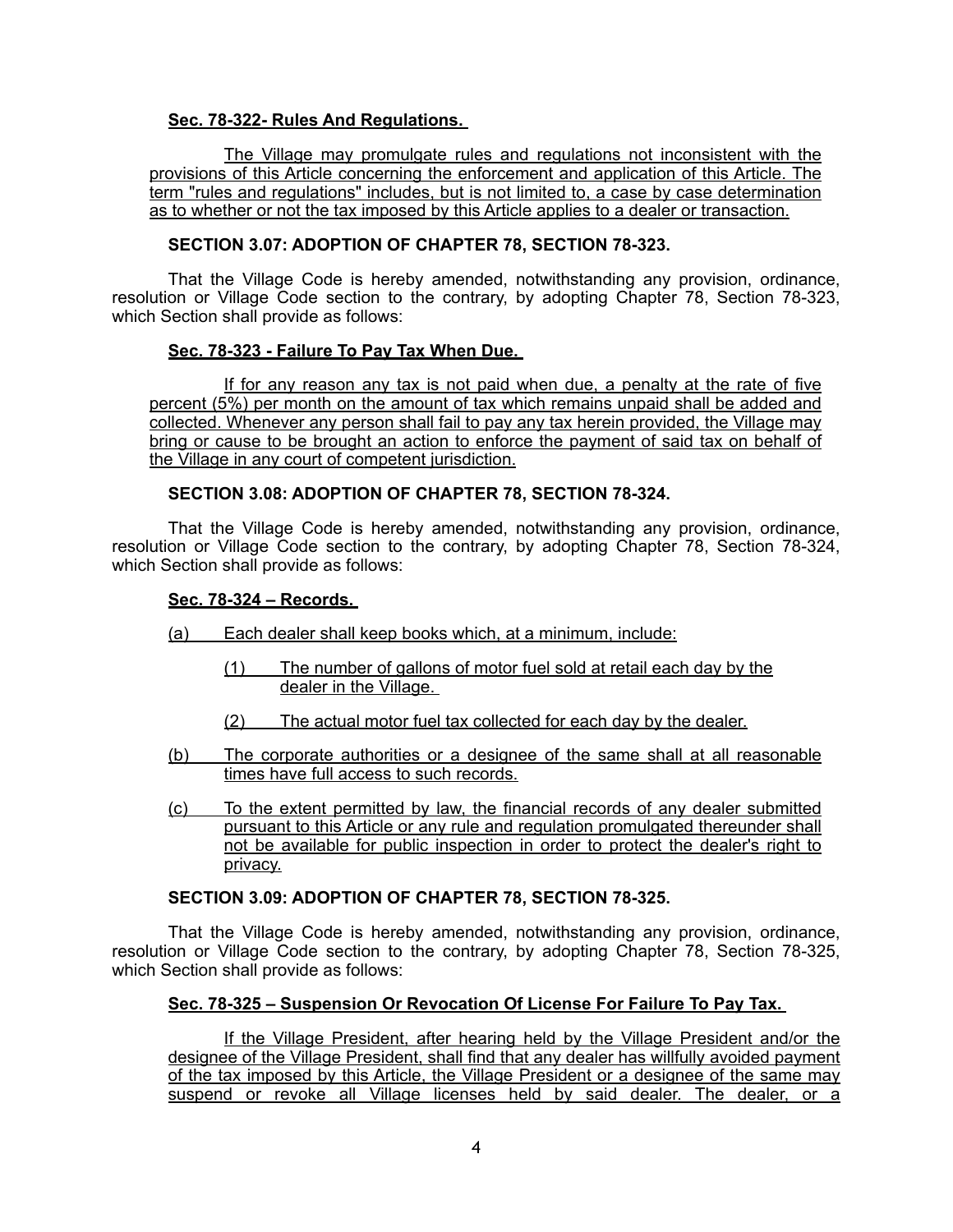representative thereof, shall have an opportunity to be heard, and such hearing to be held not less than ten (10) days after notice of the time and place of the hearing addressed to the dealer at his last known place of business has been deposited in the United States mail with postage prepaid. The suspension or revocation of any license shall not release or discharge the dealer from civil liability for the payment of the tax nor for prosecution of such offense.

## **SECTION 3.10: ADOPTION OF CHAPTER 78, SECTION 78-326.**

That the Village Code is hereby amended, notwithstanding any provision, ordinance, resolution or Village Code section to the contrary, by adopting Chapter 78, Section 78-326, which Section shall provide as follows:

## **Sec. 78-326 – Disposition Of Records Of Tax.**

All proceedings resulting from the imposition of the tax under this Article, including penalties, shall be paid into the treasury of the Village and shall be credited to and deposited in the General Corporate Fund of the Village or allocated in a separate account for such other fund(s) as may be determined from time to time by the corporate authorities of the Village.

## **SECTION 3.11: ADOPTION OF CHAPTER 78, SECTION 78-327.**

That the Village Code is hereby amended, notwithstanding any provision, ordinance, resolution or Village Code section to the contrary, by adopting Chapter 78, Section 78-327, which Section shall provide as follows:

## **Sec. 78-327 – Penalty.**

Any person found liable for violating, disobeying, omitting, neglecting or refusing to comply with or resisting or opposing the enforcement of any of the provisions of this Article, except when otherwise specifically provided, upon a finding thereof, shall be punished by a fine of not less than twenty-five dollars (\$25.00) nor more than five hundred dollars (\$500.00) as well as any other penalties pursuant to this Article or Illinois law. Each day of violation shall constitute a separate and distinct offense.

## **SECTION 3.12: ADOPTION OF CHAPTER 78, SECTION 78-328 THROUGH SECTION 78-340.**

That the Village Code is hereby amended, notwithstanding any provision, ordinance, resolution or Village Code section to the contrary, by adopting Chapter 78, Section 78-328 through Section 78-340, which Sections shall provide as follows:

### **Sec. 78-328 – Sec. 78-340 – Reserved.**

### **ARTICLE III. HEADINGS, SAVINGS CLAUSES, PUBLICATION, EFFECTIVE DATE**

## **SECTION 4. HEADINGS.**

The headings of the articles, sections, paragraphs and subparagraphs of this Ordinance are inserted solely for the convenience of reference and form no substantive part of this Ordinance nor should they be used in any interpretation or construction of any substantive provision of this Ordinance.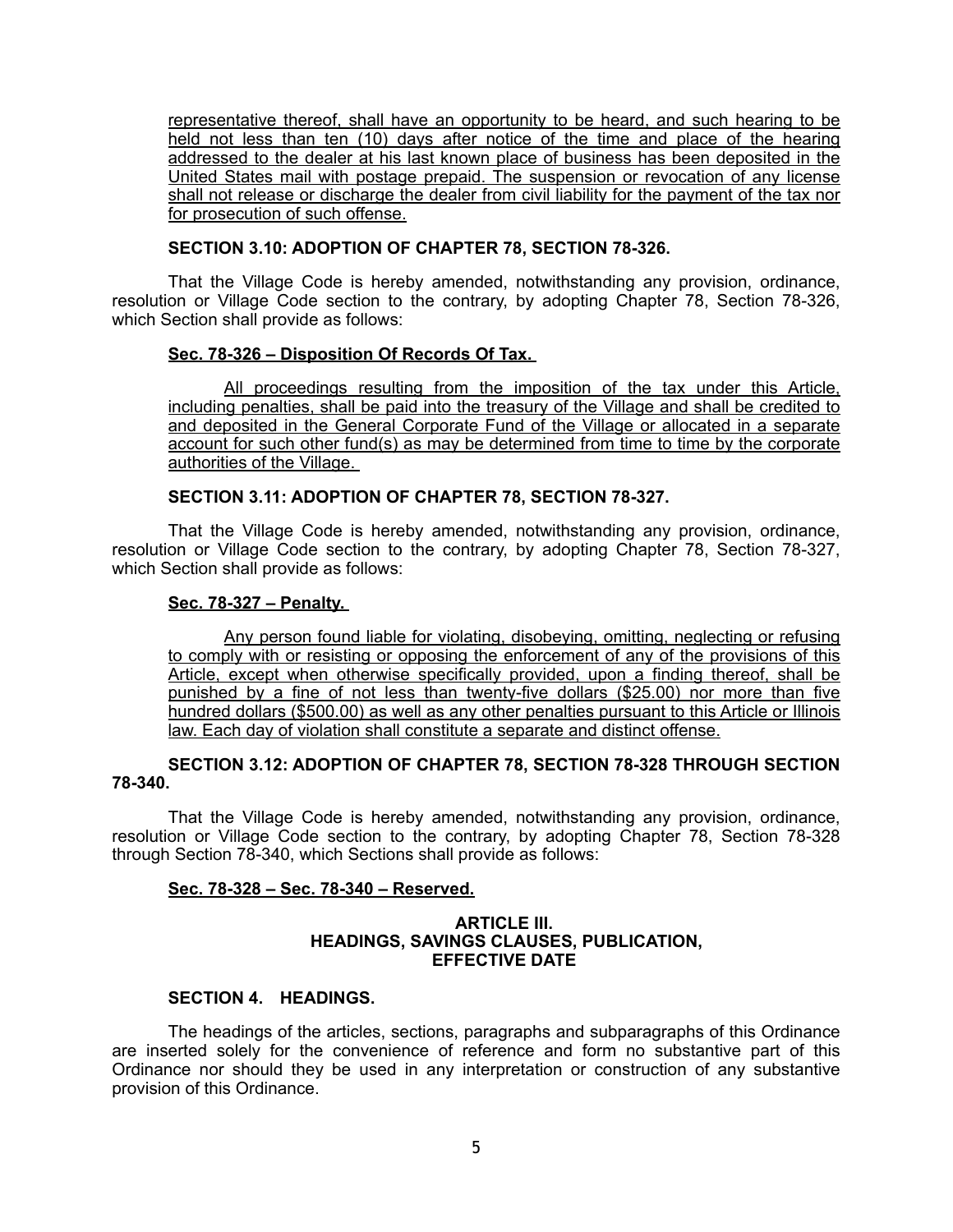### **SECTION 5. SEVERABILITY.**

The provisions of this Ordinance are hereby declared to be severable and should any provision of this Ordinance be determined to be in conflict with any law, statute or regulation by a court of competent jurisdiction, said provision shall be excluded and deemed inoperative, unenforceable and as though not provided for herein and all other provisions shall remain unaffected, unimpaired, valid and in full force and effect.

#### **SECTION 6. SUPERSEDER.**

All code provisions, ordinances, resolutions, rules and orders, or parts thereof, in conflict herewith are, to the extent of such conflict, hereby superseded.

#### **SECTION 7. PUBLICATION.**

A full, true and complete copy of this Ordinance shall be published in pamphlet form or in a newspaper published and of general circulation within the Village as provided by the Illinois Municipal Code, as amended.

### **SECTION 8. EFFECTIVE DATE.**

This Ordinance shall be effective as of September 1, 2015.

(THE REMAINDER OF THIS PAGE INTENTIONALLY LEFT BLANK)